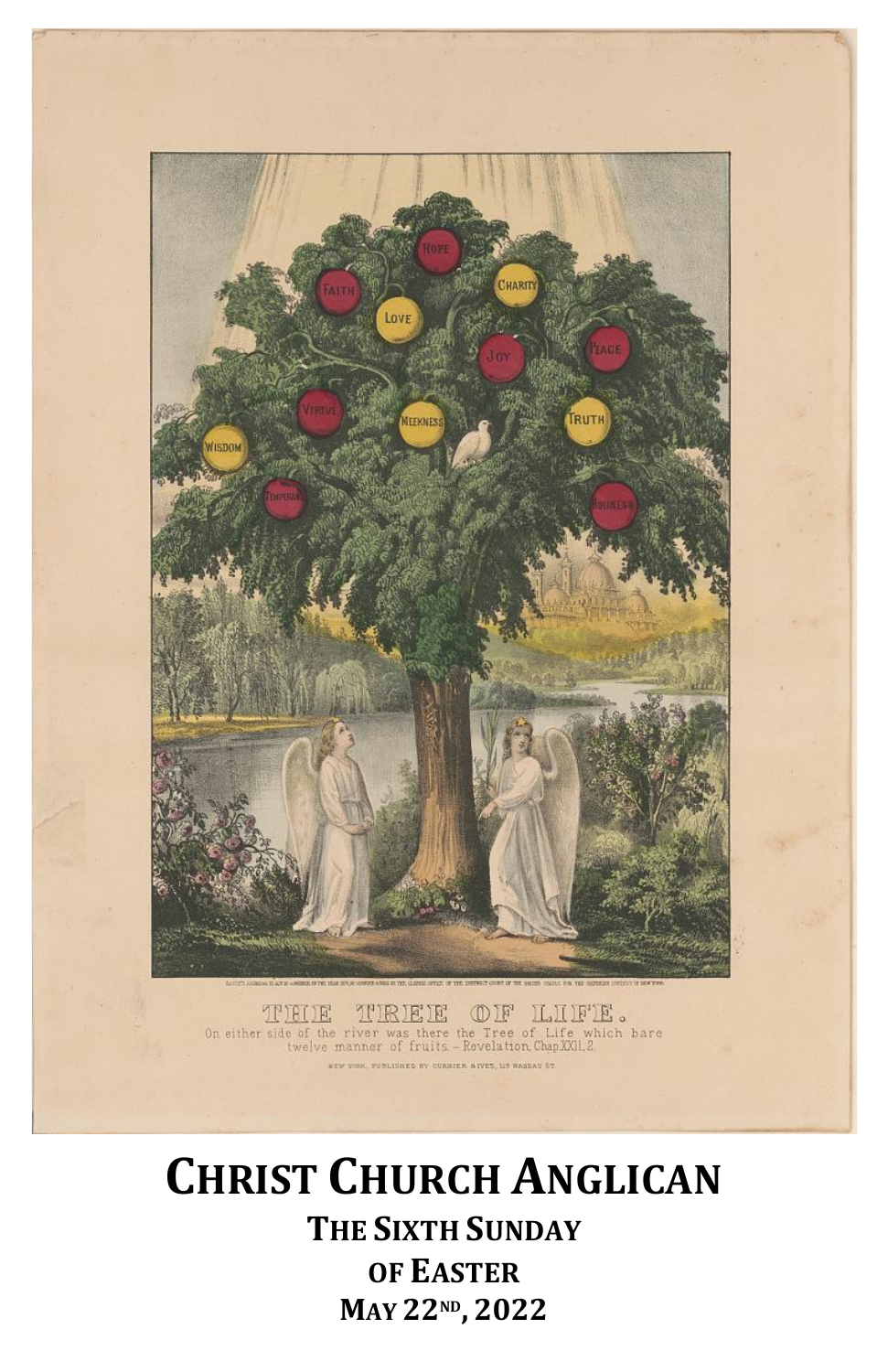#### Servants of the Week

|                         | May 22                | <b>May 29</b>   |
|-------------------------|-----------------------|-----------------|
| <b>Altar Guild</b>      | <b>Morning Prayer</b> | Vicky Dean      |
|                         | <b>Morning Prayer</b> | Chris Hoagland  |
| <b>Chalice Bearer</b>   | Ken Zahn              | Char Kautzman   |
| Lay Reader              | Ken Zahn              | Rita Schoeps    |
| <b>Ushers</b>           | Dave Barney           | Jon Dean        |
|                         | <b>Bill Queer</b>     | Rita Schoeps    |
| <b>Music</b>            | Daniel Groth          | Daniel Groth    |
| <b>Order of Worship</b> | Charlie               | Charlie         |
| <b>Sound and Video</b>  | Jim and Charlie       | Charlie and Jim |

**Welcome Visitors!** There are visitor cards in the pockets of the chairs in front of you, please fill one out and give it to an usher or Fr. Brian.

Nursery is available for children up to 4 years old. The Nursery is the first room on the left going down the hallway.

All who are baptized and followers of the Lord Jesus are welcome at His table.

Healing teams are available to pray with you during Eucharist.

**Welcome and a note about Liturgical Worship** Liturgy means the work of the people. Its purpose is to engage people in active participation in drawing near to God. An analogy that helps us understand why we follow a liturgical form of worship is that of a trail leading up to a mountain vista. We follow the trail not only to arrive at a particular destination, but we enjoy the journey en route! We enjoy the sounds of rushing streams and singing birds, the smell of the forest and fresh earth, the beauty of the sunlight and the changing scenery. In a similar way in our journey to the vista of the adoration of Jesus Christ, we pass through prayers that point and direct us to His character, the songs that enliven our heart with images of His glory, the Word of God that proclaims His truth, and the communion that draws us to His heart. Would you journey with us today through the landscape of the Lord's goodness?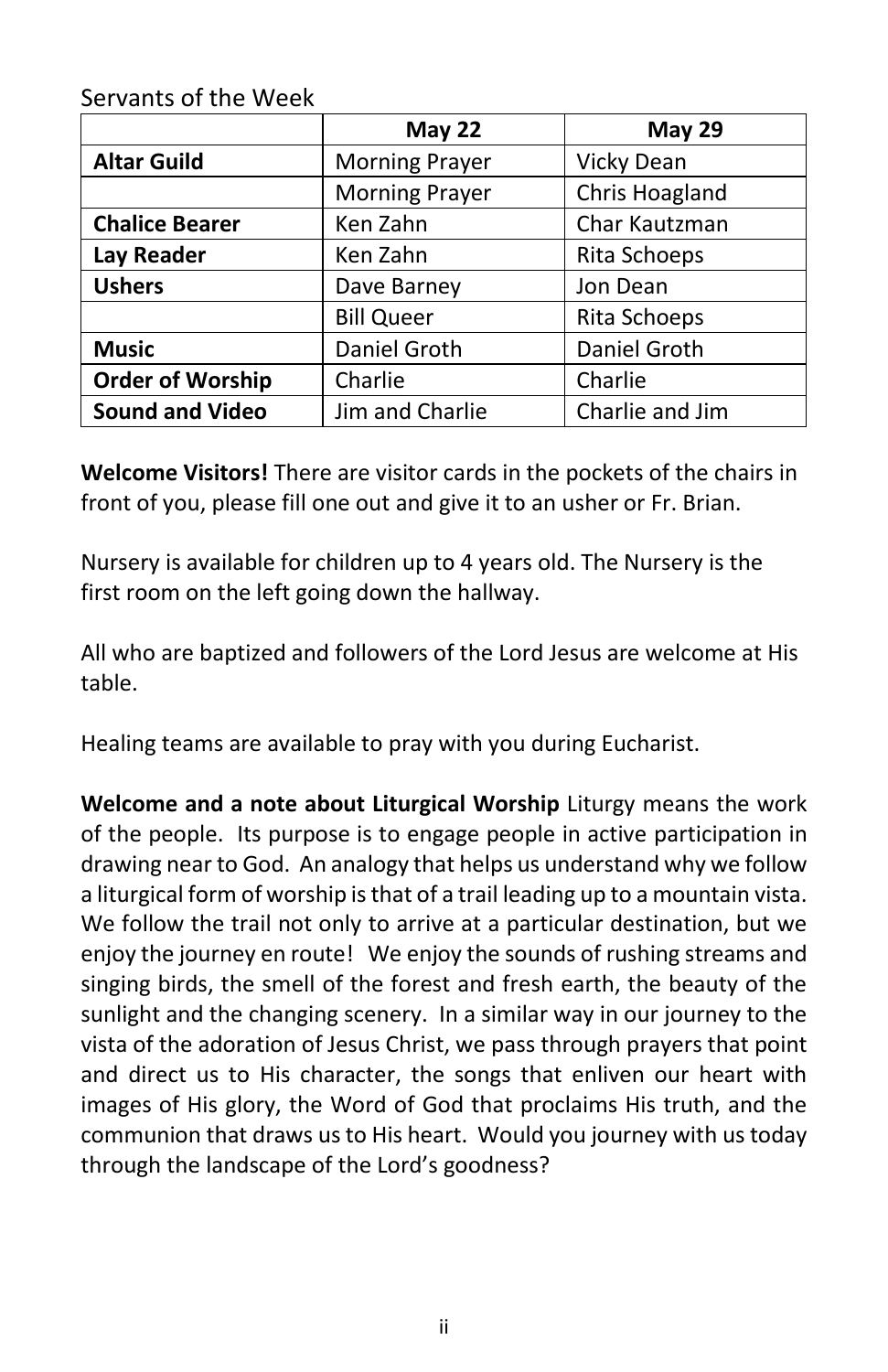| <b>CHRIST CHURCH ANGLICAN</b><br>Mail:<br>CCA |               | Office:               |
|-----------------------------------------------|---------------|-----------------------|
| P.O. Box 3929                                 |               | 1200 Texas            |
| Butte, MT 59702                               |               | Butte, MT             |
| cca.butte@gmail.com                           |               | www.cupofblessing.org |
| <b>Office Hours:</b>                          |               |                       |
| Monday through Thursday                       |               | 10:00 am-4:00 pm      |
| Worship:                                      |               |                       |
| Sunday at 10 am                               |               | 1200 Texas, Butte, MT |
| <b>Staff Contacts:</b>                        |               |                       |
| Fr. Brian Miller's Cell                       |               | 406-498-6728          |
| Deacon Nan Joyce's Cell                       |               | 406-494-4543          |
| Office                                        | Charlie Joyce | 406-782-2877          |
| <b>Worship Coordinator</b>                    | Daniel Groth  | 406-782-2877          |

Media Technologist Charlie Joyce 406-782-2877

| <b>Prayer Requests:</b> | Karen Marinos       | 406-494-5148 |
|-------------------------|---------------------|--------------|
|                         | cuddles@bresnan.net | 406-490-1721 |

**Parish Council:**  Bill Queer Chris Hoagland Mary Kay Mellott Elaine Whitley Don Wilson

Phil Dean **President** Bob Chatriand Vice President / Secretary Ron Kautzman Treasurer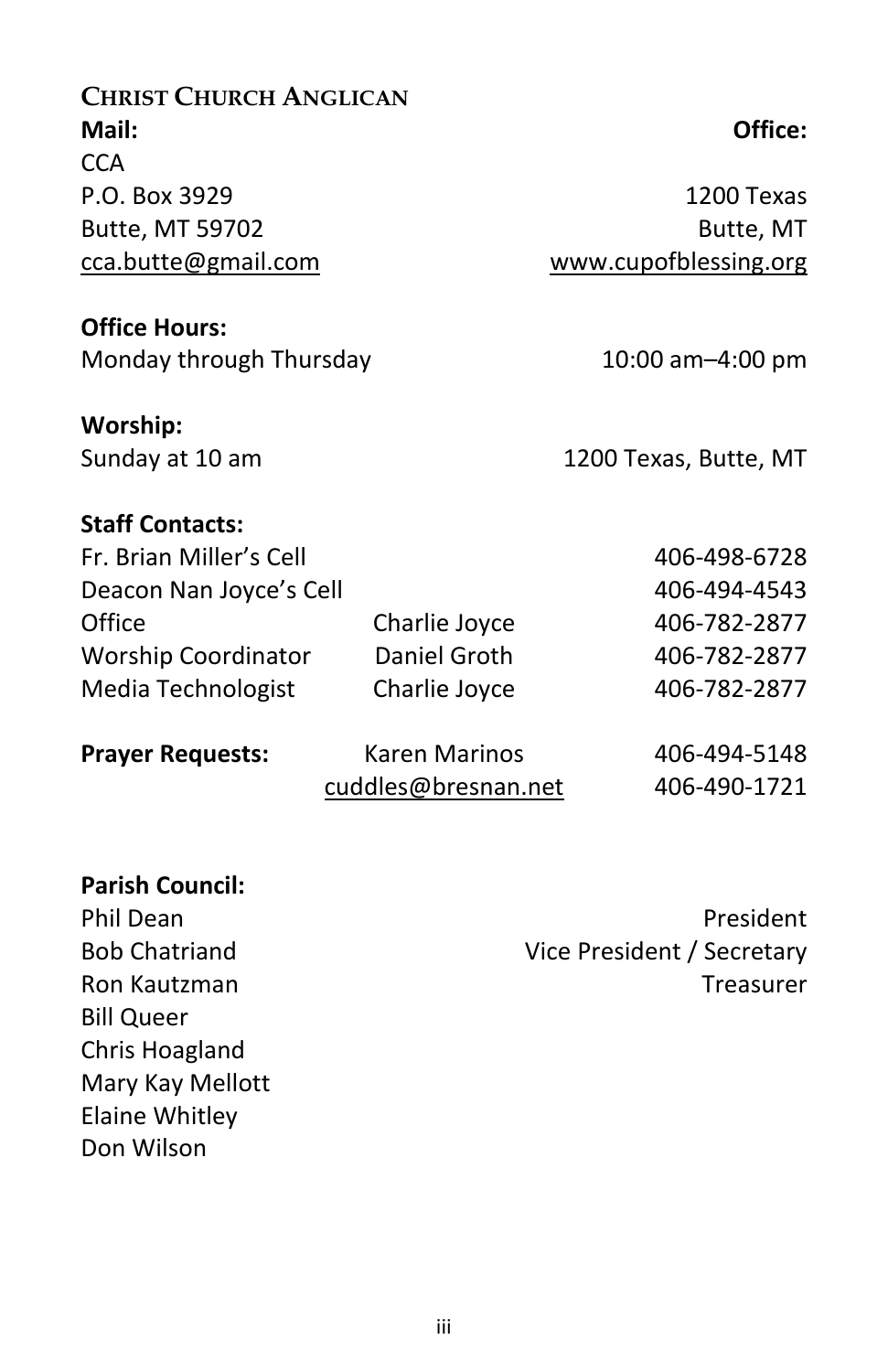#### **The Tree of Life**

*Lithograph Currier & Ives 1870*

On each side of the river stood the tree of life bearing twelve crops of fruit, yielding its fruit every month. And the leaves of the tree are for the healing of the nations.

*Rev. 22:.25* 

 Nathaniel Currier's image of the Tree of Life shows twelve fruits labeled with words such as Wisdom, Meekness, Truth and Hope. A Dove sits in the middle of the tree, a symbol of peace. The scene is idyllic, suggesting both heaven and the Garden of Eden. In the background, one can see the heavenly city that must be the "New Jerusalem."

 The Tree of Life is represented in many religions. The Christian interpretation, from the book of Genesis, indicates that God planted the tree in the Garden of Eden along with the Tree of Knowledge of Good and Evil. According to belief, when eaten the Tree of Life's fruit provides everlasting life. Adam and Eve ate fruit from the Tree of Knowledge after the two were convinced by a serpent that consuming the fruit would impart divine wisdom rather than death. Adam and Eve became overwhelmed by fear and shame after consuming the fruit and were banished by God from the Garden of Eden to prevent them from eating from the Tree of Life.

 Currier & Ives made popular lithographic prints in the late 17800's and into early 1900's. They were affordable and appealed to many tastes: hunting scenes, Christmas themes, race horses and trains, and ships and more.

https://springfieldmuseums.org/collections/item/tree-of-life-nathaniel-currier/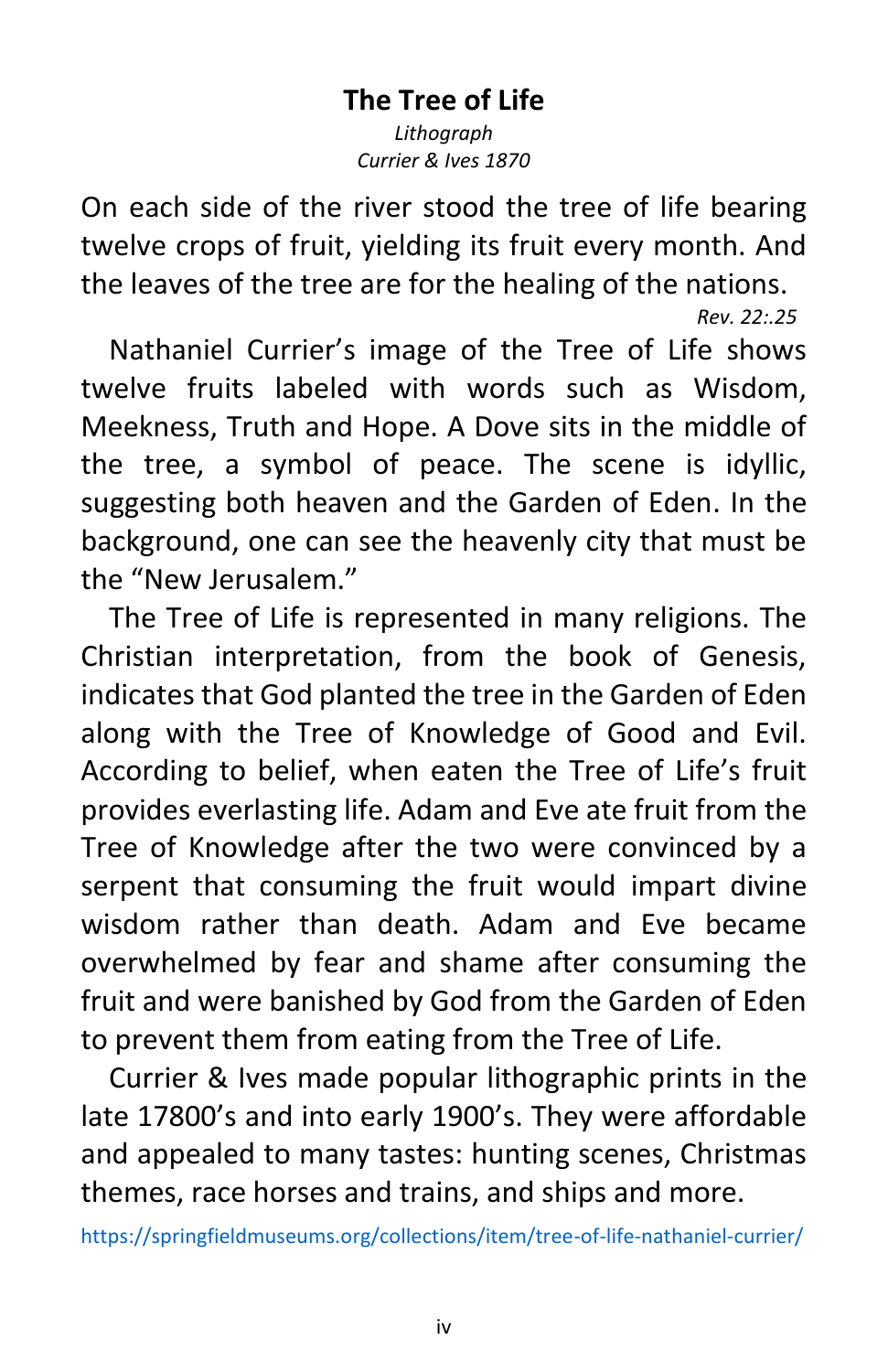

If anyone loves me, he will keep my word, and my Father will love him, and we will come to him and make our home with him. John 14:23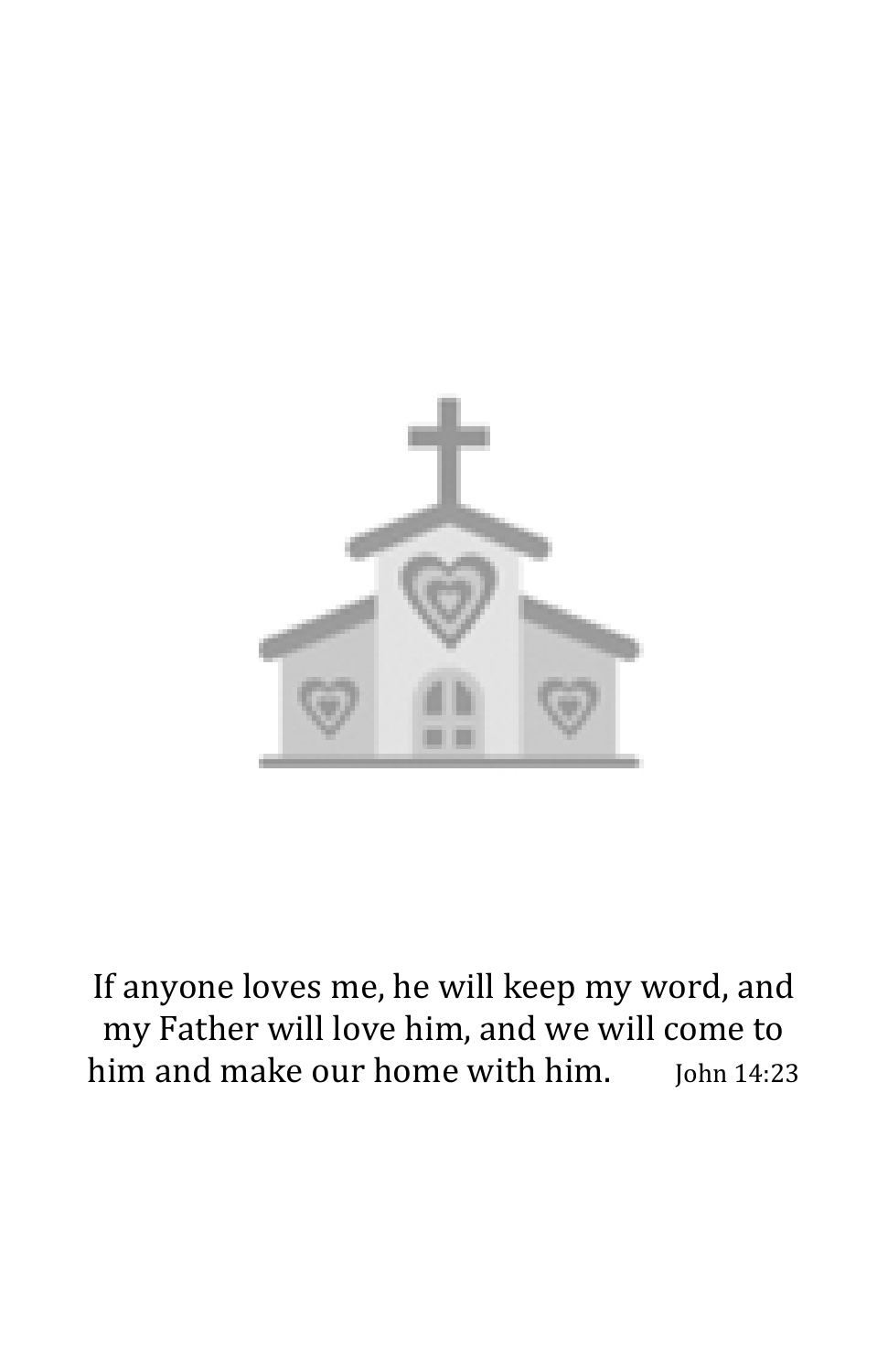# **MORNING PRAYER MAY 22, 2022**

*Five minutes before service we will enter a time of reflective quiet as we ready our hearts for the Lord.*

*Officiant says to the people*

If then you have been raised with Christ, seek the things that are above, where Christ is, seated at the right hand of God. *Colossians 3:1*

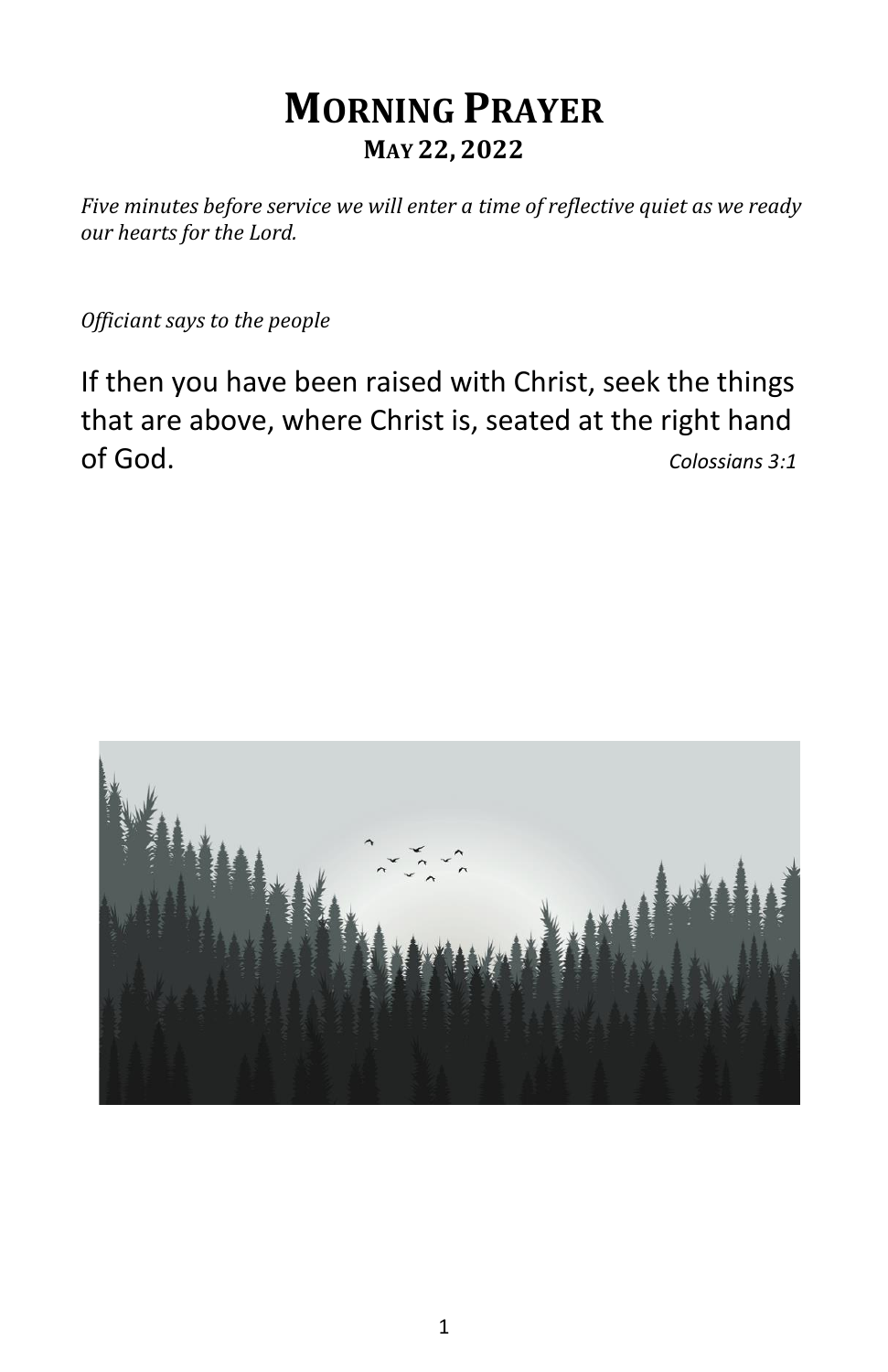#### *"This Is My Father's World"*

This is my Father's world, And to my listening ears All nature sings and round me rings The music of the spheres. This is my Father's world, I rest me in the thought Of rocks and trees, of skies and seas— His hand the wonders wrought.

This is my Father's world, The birds their carols raise, The morning light, the lily white, Declare their Maker's praise. This is my Father's world: He shines in all that's fair; In the rustling grass I hear Him pass, He speaks to me everywhere.

This is my Father's world, O let me ne'er forget That though the wrong seems oft so strong, God is the Ruler yet. This is my Father's world: Why should my heart be sad The Lord is King, let the heavens ring God reigns let the earth be glad.

*Malbie Davenport Babcock (1858-1901) Public Domain.*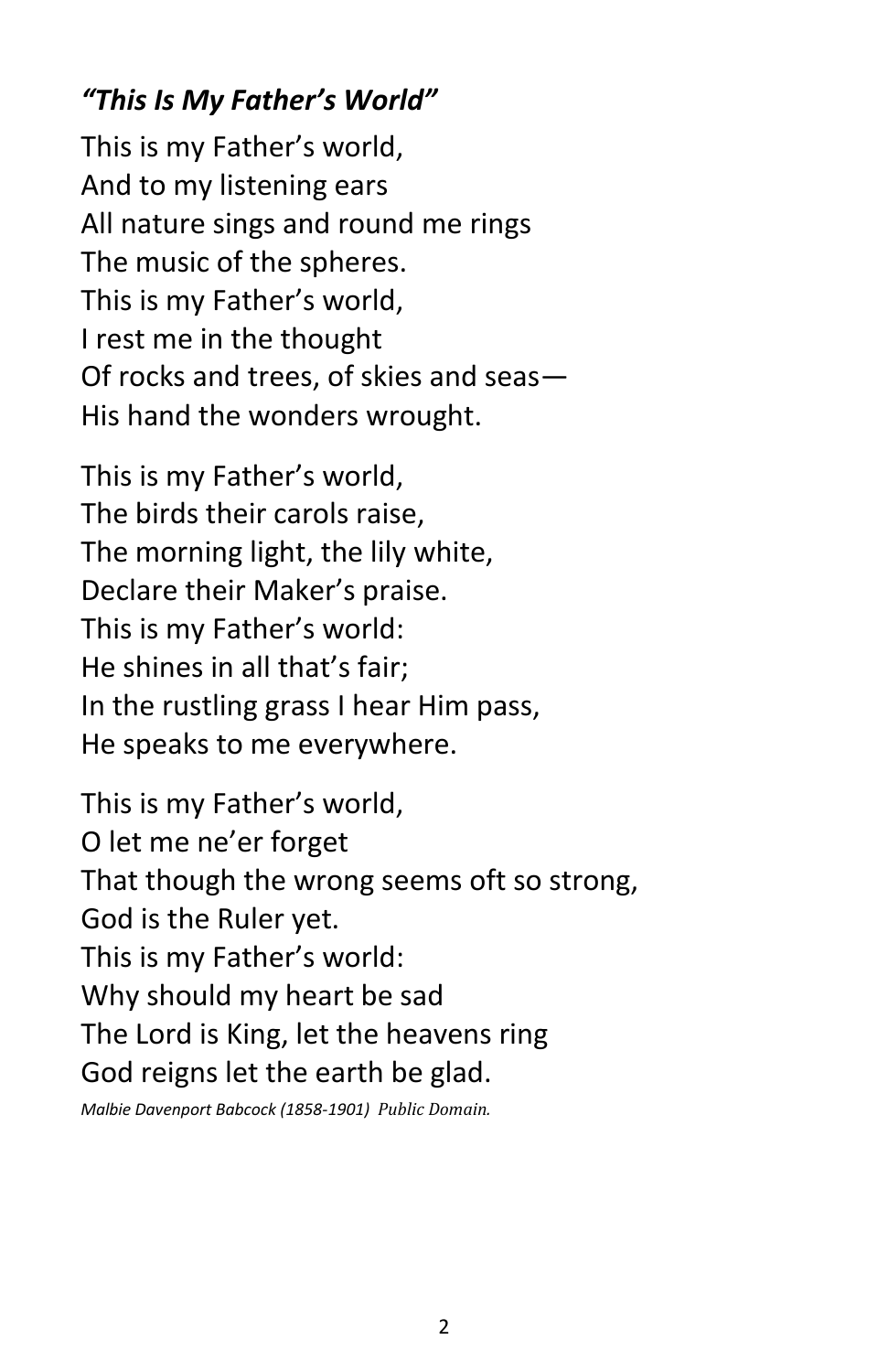### *"One Thing Remains" (Your Love Never Fails)*

Higher than the mountains that I face, Stronger than the power of the grave, Constant in the trial and the change, One thing remains, One thing remains.

*CHORUS:* **Your love never fails It never gives up, Never runs out on me,** *[REPEAT 3X]*

On and on and on and on it goes; It overwhelms and satisfies my soul, And I never ever have to be afraid; One thing remains, One thing remains. *[CHORUS]*

#### *BRIDGE:*

In death, in life, I'm confident and Cover'd by the power of Your great love. My debt is paid; there's nothing that Can separate my heart from Your great love. *[REPEAT, THEN TO CHORUS]*

*Brian Johnson | Christa Black © 2010 Bethel Music/Mercy Vineyard Publishing. CCLI License # 2785523*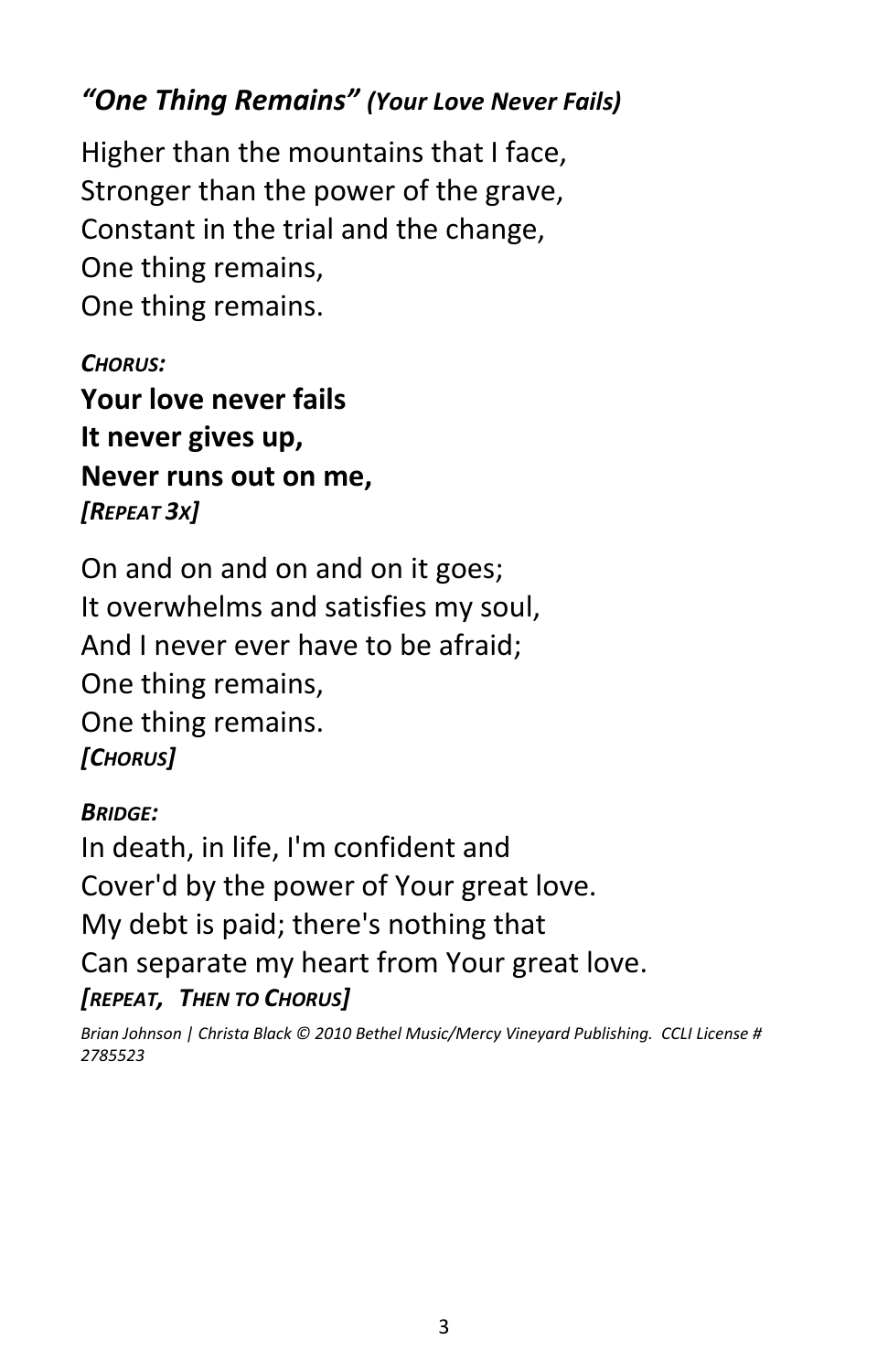# **THE CONFESSION OF SIN**

#### *The Officiant says to the People*

Dearly beloved, the Scriptures teach us to acknowledge our many sins and offenses, not concealing them from our heavenly Father, but confessing them with humble and obedient hearts that we may obtain forgiveness by his infinite goodness and mercy. We ought at all times humbly to acknowledge our sins before Almighty God, but especially when we come together in his presence to give thanks for the great benefits we have received at his hands, to declare his most worthy praise, to hear his holy Word, and to ask, for ourselves and others, those things necessary for our life and our salvation. Therefore, come with me to the throne of heavenly grace.

*Silence is kept. All kneeling, the Officiant and People say*

**Almighty and most merciful Father, we have erred and strayed from your ways like lost sheep. We have followed too much the deceits and desires of our own hearts. We have offended against your holy laws. We have left undone those things which we ought to have done, and we have done those things which we ought not to have done; and apart from your grace, there is no health in us. O Lord, have mercy upon us. Spare all those who confess their faults. Restore those who are penitent, according to your promises declared to all people in Christ Jesus our Lord; And grant, O most merciful Father, for his sake, that we may now live a godly, righteous, and sober life, to the glory of your holy Name. Amen.**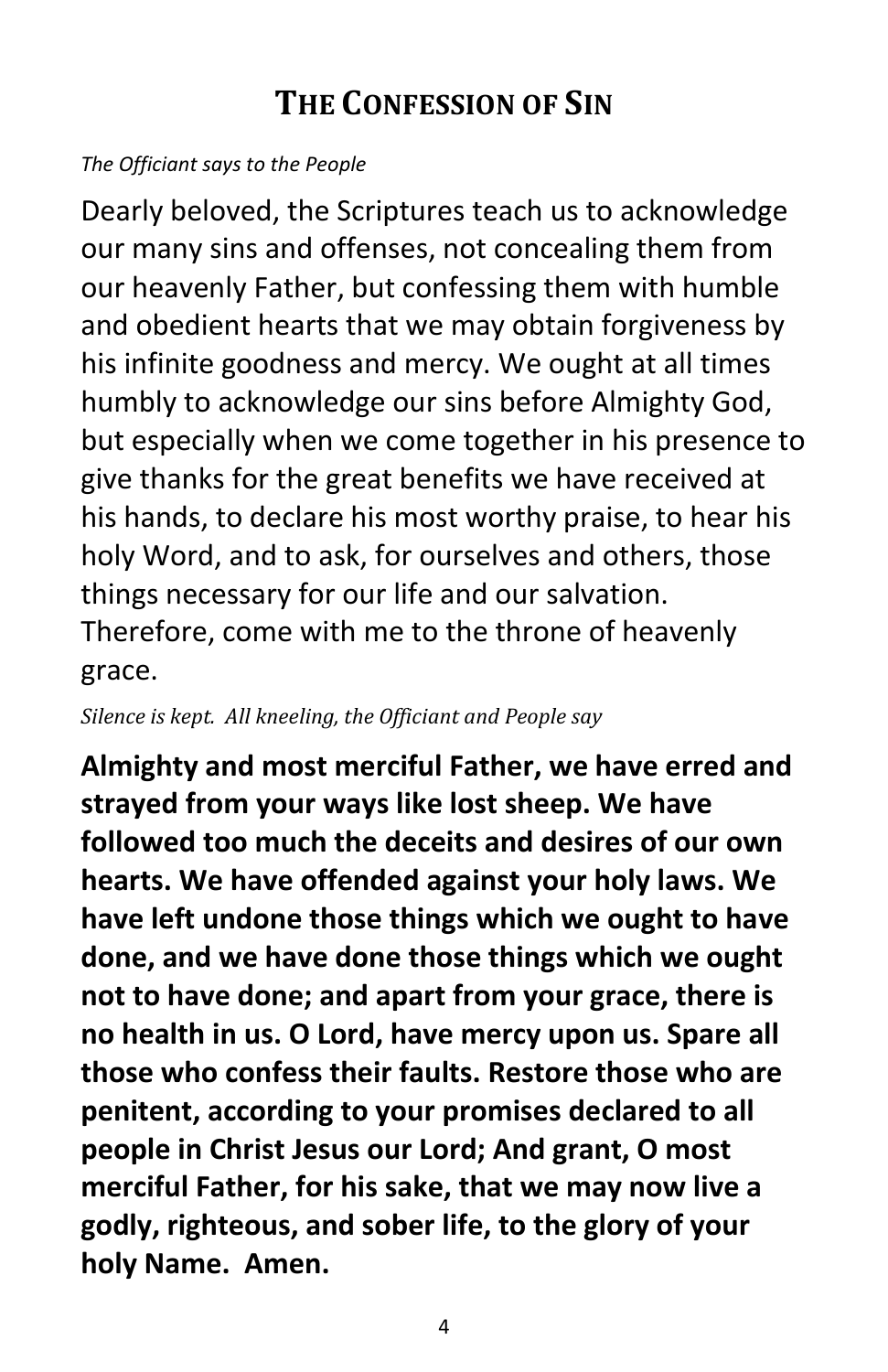*Officiant remains kneeling and prays*

Grant to your faithful people, merciful Lord, pardon and peace; that we may be cleansed from all our sins, and serve you with a quiet mind; through Jesus Christ our Lord. **Amen.**

# **THE PEACE**

The peace of the Lord be always with you. **And with your spirit.** 

*Officiant and people greet one another in the name of the Lord. The Children come forward for a blessing and dismissal*

# **THE INVITATORY**

*All stand.*

O Lord, open our lips;

**And our mouth shall proclaim your praise.**

O God, make speed to save us;

**O Lord, make haste to help us.**

Glory be to the Father, and to the Son, and to the Holy Spirit;

**As it was in the beginning, is now, and ever shall be, world without end. Amen.**

Praise the Lord.

**The Lord's name be praised.**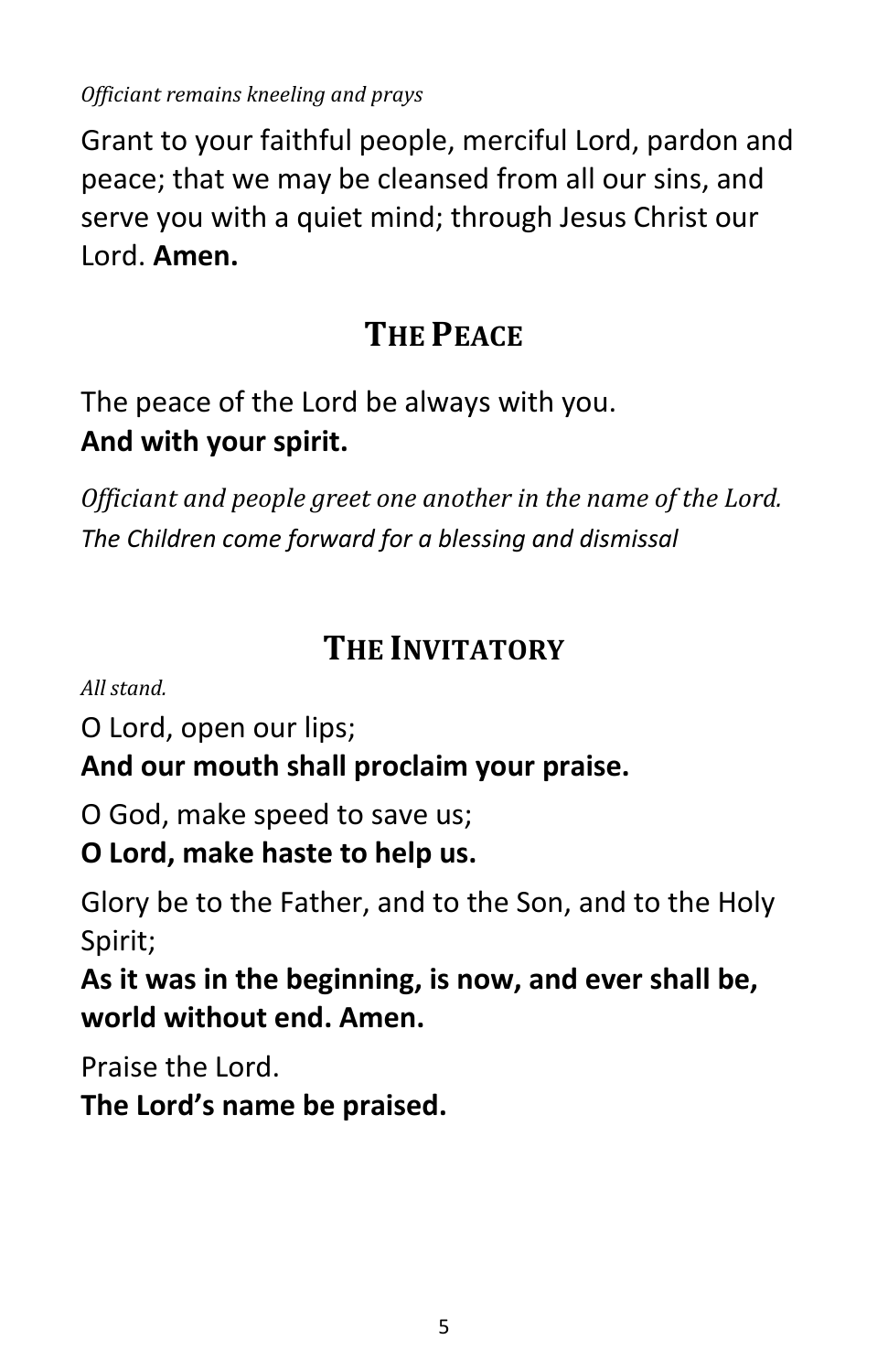### **THE ANTIPHON**

*Officiant*

Alleluia. The Lord is risen indeed: **O come, let us adore him. Alleluia.**

# **PASCHA NOSTRUM**

*CHRIST OUR PASSOVER*

*Officiant and People say*

**Alleluia. Christ our Passover has been sacrificed for us; \* therefore let us keep the feast,** 

**Not with the old leaven, the leaven of malice and evil, \* but with the unleavened bread of sincerity and truth. Alleluia.** 

- **Christ being raised from the dead will never die again; \* death no longer has dominion over him.**
- **The death that he died, he died to sin, once for all; \* but the life he lives, he lives to God.**

**So also consider yourselves dead to sin, \*** 

**and alive to God in Jesus Christ our Lord. Alleluia.** 

**Christ has been raised from the dead, \*** 

**the firstfruits of those who have fallen asleep.** 

**For since by a man came death, \*** 

**by a man has come also the resurrection of the dead. For as in Adam all die, \*** 

**so also in Christ shall all be made alive. Alleluia.** 

*1 corinthians 5:7-8; romans 6:9-11; 1 corinthians 15:20-22*

*Officiant*

Alleluia. The Lord is risen indeed:

#### **O come, let us adore him. Alleluia.**

*Be seated*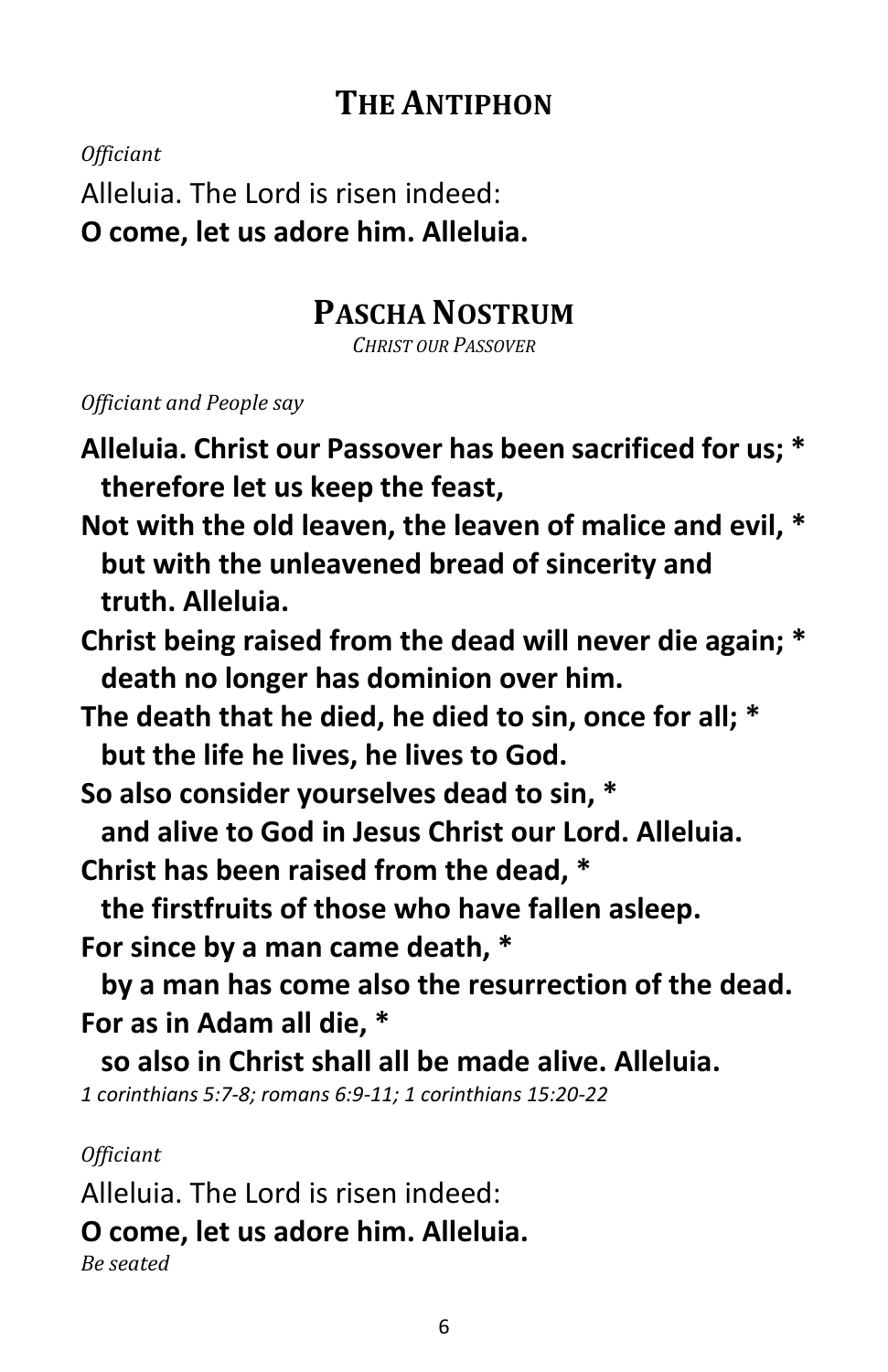# **Psalm 67**

- <sup>1</sup> May God be merciful unto us, and bless us,  $*$ and show us the light of his countenance, and be merciful unto us.
- $2$  Let your way be known upon earth,  $*$ your saving health among all nations.
- <sup>3</sup> Let the peoples praise you, O God; \* indeed, let all the peoples praise you.
- <sup>4</sup> O let the nations rejoice and be glad, \* for you shall judge the peoples righteously, and govern the nations upon earth.
- <sup>5</sup> Let the peoples praise you, O God; \* let all the peoples praise you.
- <sup>6</sup> Then shall the earth bring forth her increase, \* and God, even our own God, shall give us his blessing.
- <sup>7</sup> God shall bless us, \* and all the ends of the world shall fear him.

**Glory be to the Father, and to the Son, and to the Holy Spirit: as it was in the beginning, is now, and ever shall be, world without end. Amen.**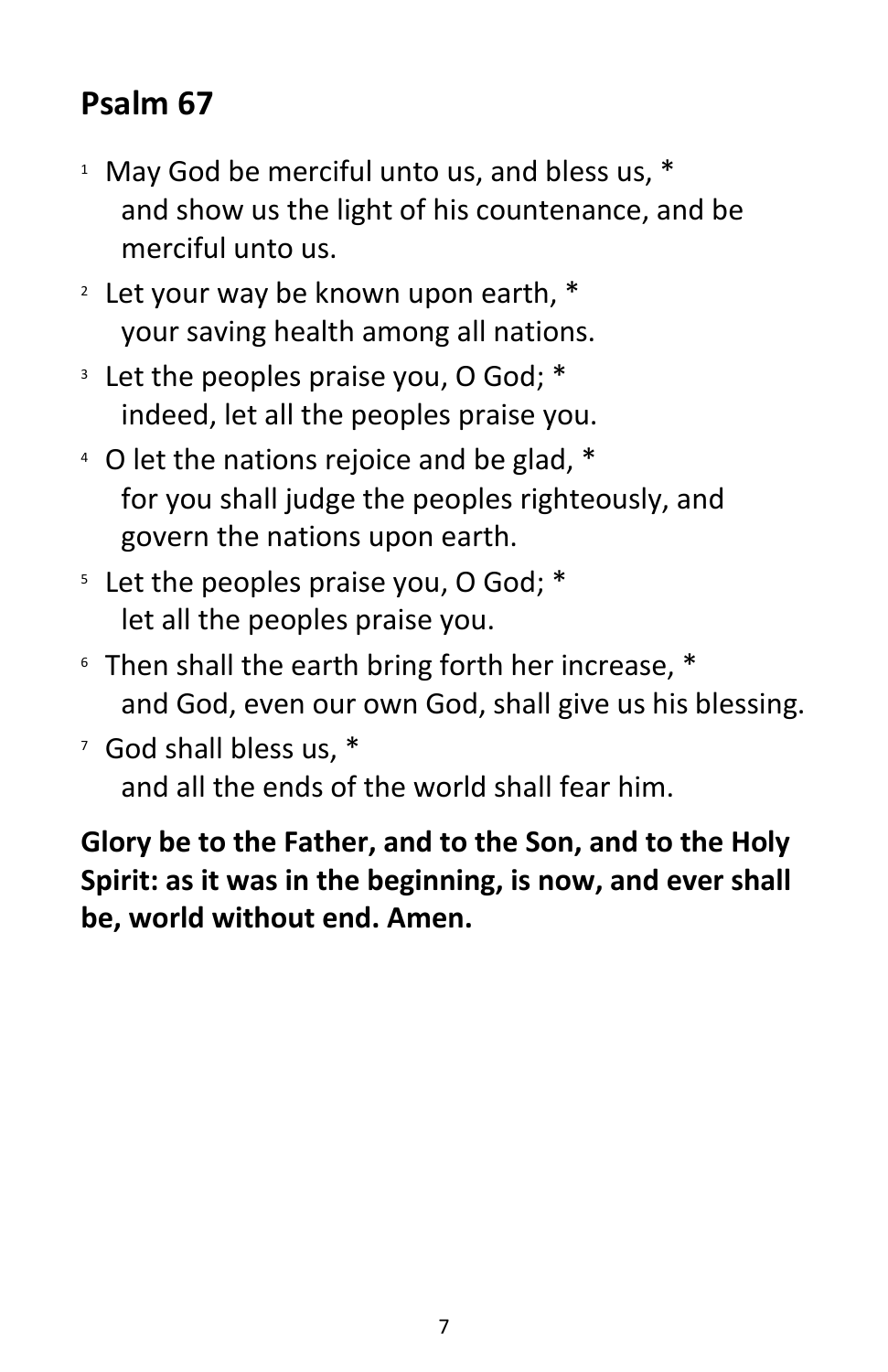### **FIRST LESSON**

A reading from Revelation 21:1-4, *&* 21:22-22:5 *(page 1041)*

*After the reading the reader says:* The Word of the Lord. **Thanks be to God.**

# **CANTICLE**

### *"Amazed"*

You dance over me While I am unaware, (And) You sing all around, But I never hear the sound.

#### *CHORUS:*

**Lord, I'm amazed by You, Lord, I'm amazed by You, Lord, I'm amazed by You, How You love me.** *(repeat last time)*

You paint the morning sky With miracles in mind; My hope will always stand; You hold me in Your hand.

#### *BRIDGE:*

How wide. How deep. How great. Is Your love for me. *(repeat) [CHORUS]*

*Jared Anderson. ©2004 Vertical Worship Songs. CCLI # 2785523*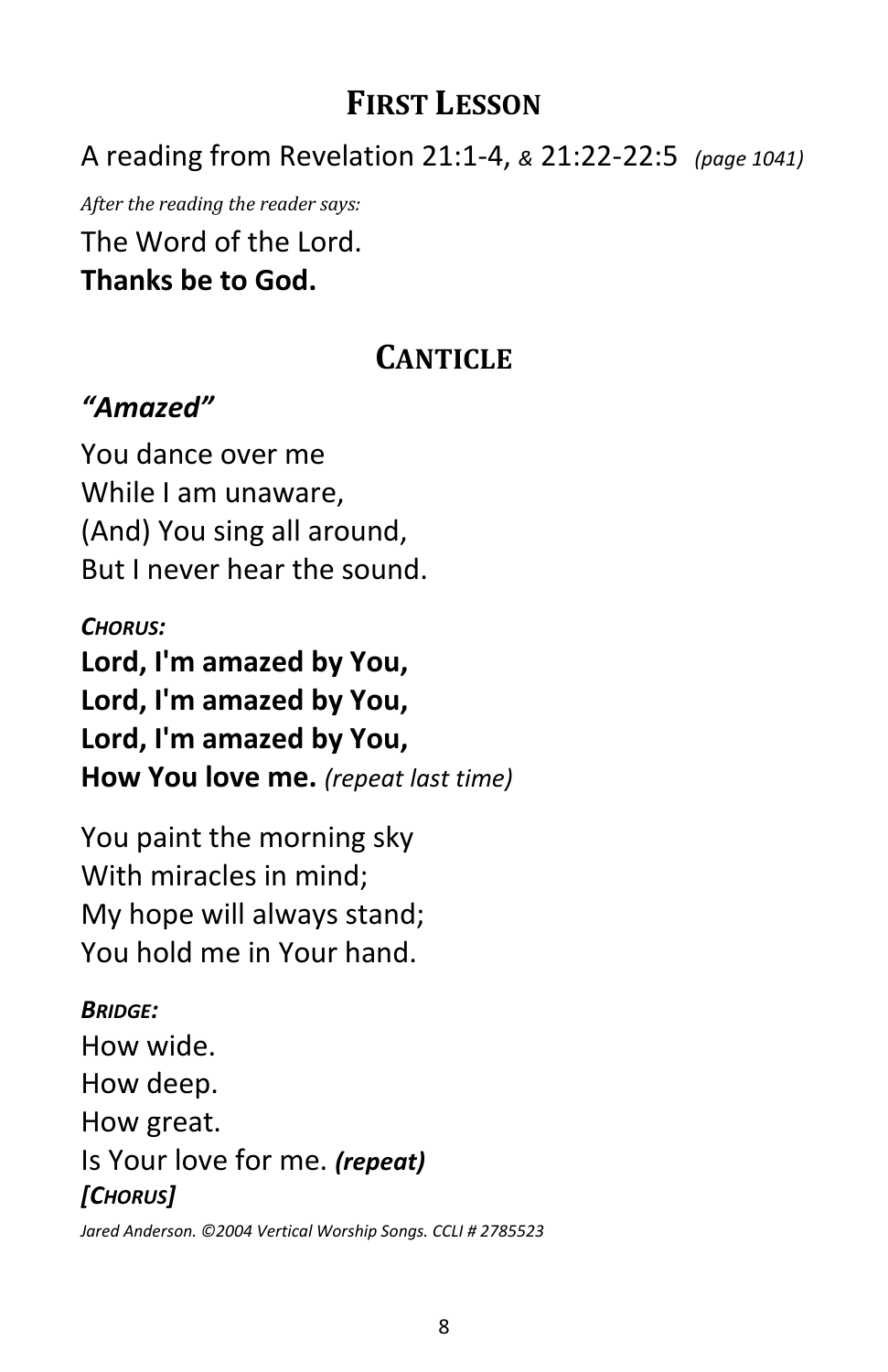### **SECOND LESSON**

A reading from John 14:21-29 (Page 901) *After the reading the reader says:*

The Word of the Lord.

**Thanks be to God.**

# **CANTICLE**

#### *"You Are My King"*

I'm forgiven Because You were forsaken. I'm accepted, You were condemned. I'm alive and well. Your Spirit is within me Because You died And rose again.

**Amazing love, How can it be. That You, my King Would die for me? Amazing love, I know it's true. It's my joy to honor You.** *[REPEAT]*

**In all I do, I honor You.** 

You are my King. You are my King. Jesus, You are my King. Jesus, You are my King. *[CHORUS] Billy Foote©1999 worshiptogeather.com songs. CCLI#2785523*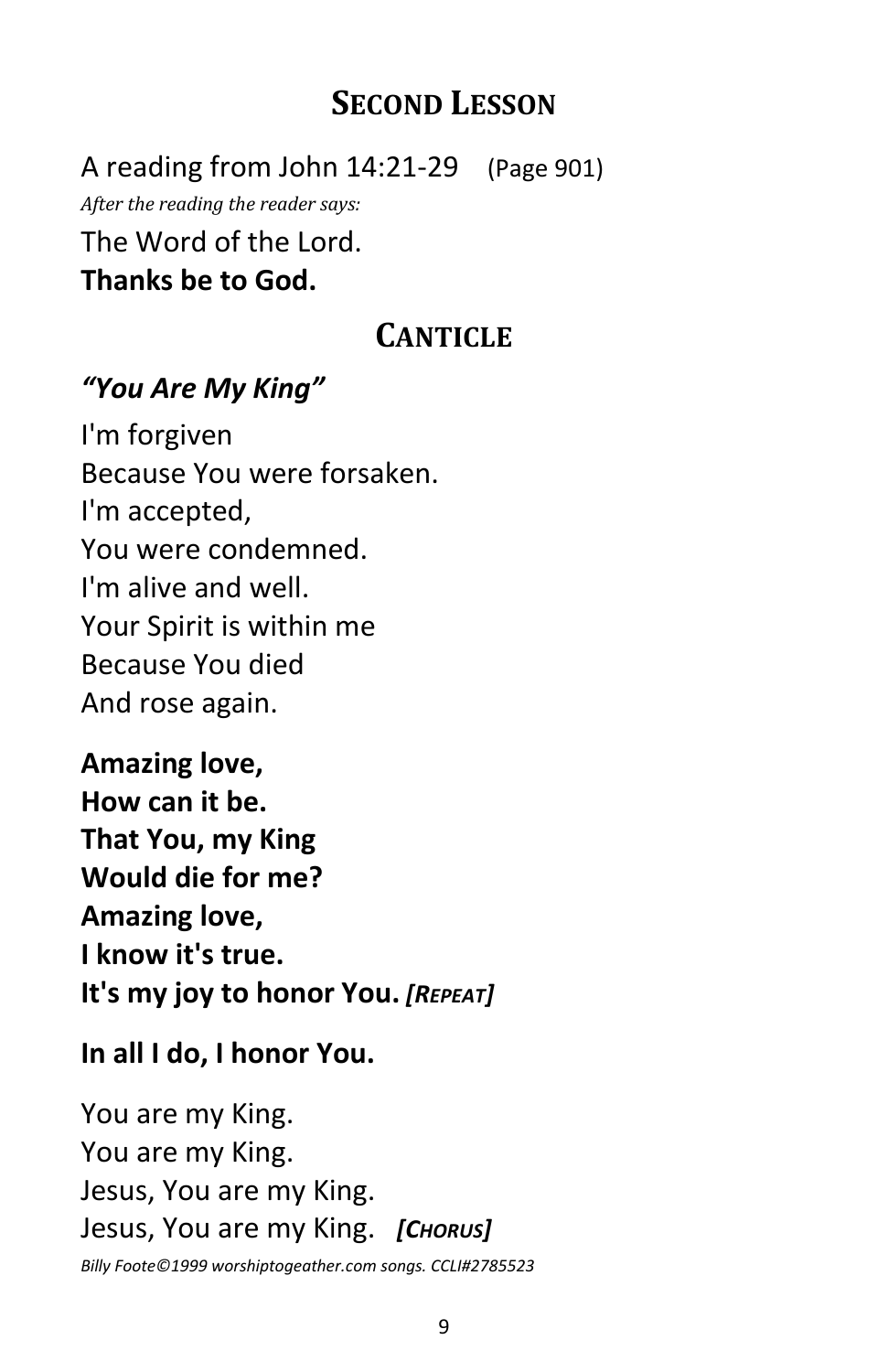**TESTIMONY**

#### **JULIE ENDY**

*BUTTE RESCUE MISSION*

*Notes:*

# **THE APOSTLE'S CREED**

*Officiant and People together, all standing*

**I believe in God, the Father almighty, Creator of heaven and earth. I believe in Jesus Christ, his only Son, our Lord. He was conceived by the Holy Spirit And born of the Virgin Mary. He suffered under Pontius Pilate, Was crucified, died, and was buried. He descended to the dead. On the third day he rose again. He ascended into heaven, And is seated at the right hand of the Father. He will come again to judge the living and the dead. I believe in the Holy Spirit, The holy catholic Church, The communion of saints, The forgiveness of sins, The resurrection of the body, And the life everlasting. Amen.**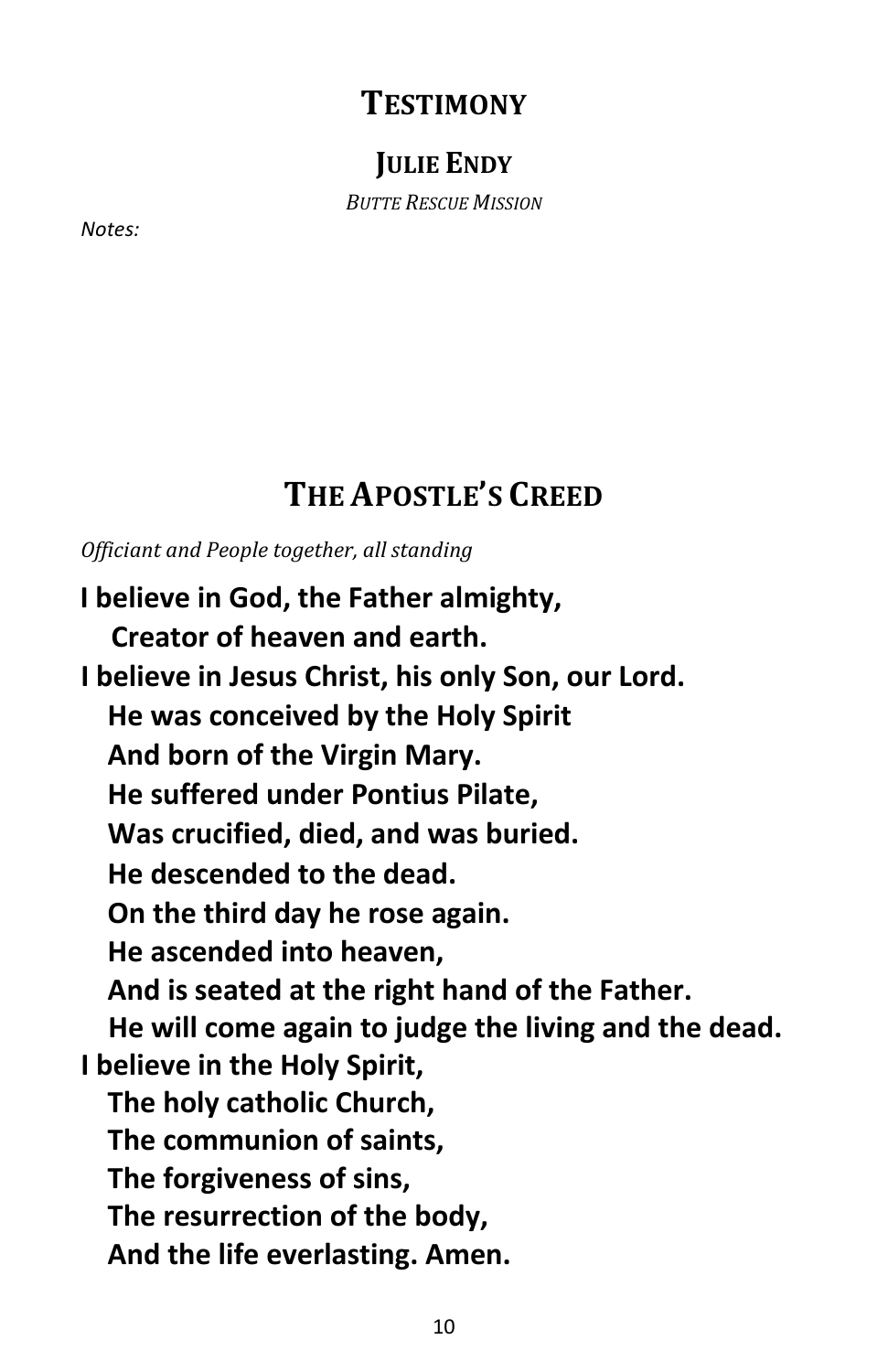# **THE OFFERTORY**

And Jesus said to them, "The harvest is plentiful, but the laborers are few. Therefore pray earnestly to the Lord of the harvest to send out laborers into his harvest."

*Luke 10:2*

# **OFFERTORY SONG**

*"10,000 Reasons (Bless The Lord)"*

*CHORUS:* **Bless the Lord, O my soul, O\_\_my soul, Worship His ho-ly name. Sing like never before, O my soul, I'll worship Your holy name.**

The sun comes up; it's a new day dawning. It's time to sing Your song again. Whatever may pass, and whatever lies before me Let me be singing, when the evening comes. *[CHORUS 2X]*

You're rich in love, and You're slow to anger. Your name is great, and Your heart is kind. For all Your goodness, I will keep on singing\_\_, Ten thousand reasons for my heart to find. *[CHORUS 2X]*

And on that day when my strength is failing, The end draws near, and my time has come, Still my soul will sing Your praise unending\_\_, Ten thousand years and then forevermore. *[CHORUS 2X]*

*(CONTINUE ON NEXT PAGE)*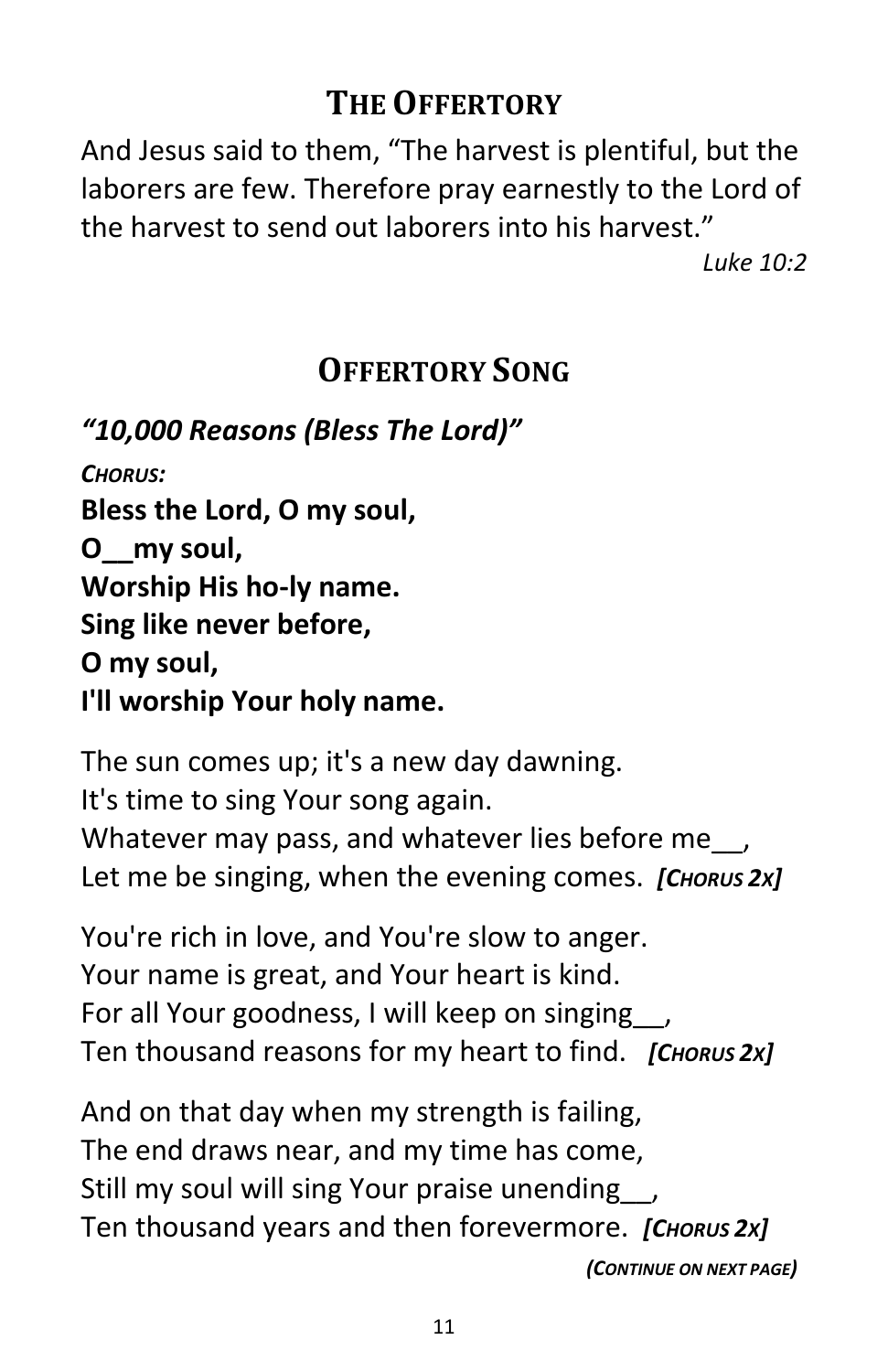*ENDING:*

Worship Your holy name Lord, I'll worship Your holy name; *[INSTRUMENTAL]* Sing like never before, O my soul, I'll worship Your holy name\_\_. Worship Your holy name\_\_; Worship Your holy name.

*Jonas Myrin | Matt Redman © 2011 Thankyou Music. CCLI License # 2785523*

# **THE DOXOLOGY**

### **Praise God from Whom all blessings flow Praise Him all creatures here below Praise Him above ye heavenly hosts Praise Father Son and Holy Ghost Amen.**

*Thomas Ken|Louis Bourgeois. Public Domain*

### **THE PRAYERS**

*The people remain standing.* The Lord be with you. **And with your spirit.** Let us pray. Lord, have mercy upon us. **Christ, have mercy upon us.** Lord, have mercy upon us.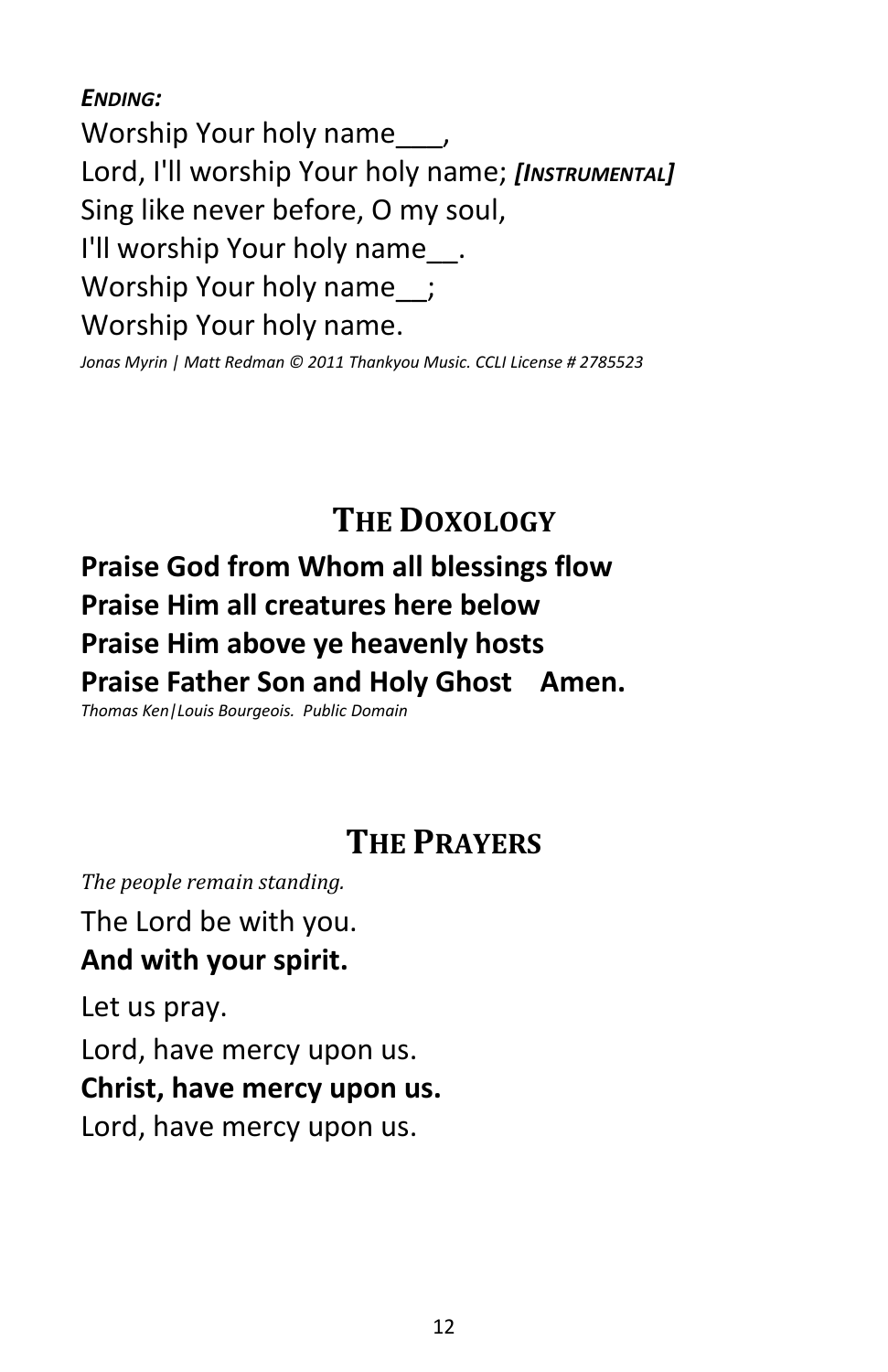# **THE LORD'S PRAYER**

*Officiant and People pray together*

**Our Father, who art in heaven, hallowed be thy Name, thy kingdom come, thy will be done, on earth as it is in heaven.**

**Give us this day our daily bread. And forgive us our trespasses, as we forgive those who trespass against us. And lead us not into temptation but deliver us from evil. For thine is the kingdom, and the power, and the glory, for ever and ever. Amen.**

*Prayerfully sit or stand*

# **SUFFRAGES**

O Lord, show your mercy upon us; **And grant us your salvation.**

O Lord, guide those who govern us; **And lead us in the way of justice and truth.**

Clothe your ministers with righteousness;

**And let your people sing with joy.**

O Lord, save your people; **And bless your inheritance.**

Give peace in our time, O Lord; **And defend us by your mighty power.**

Let not the needy, O Lord, be forgotten; **Nor the hope of the poor be taken away.**

Create in us clean hearts, O God; **And take not your Holy Spirit from us.**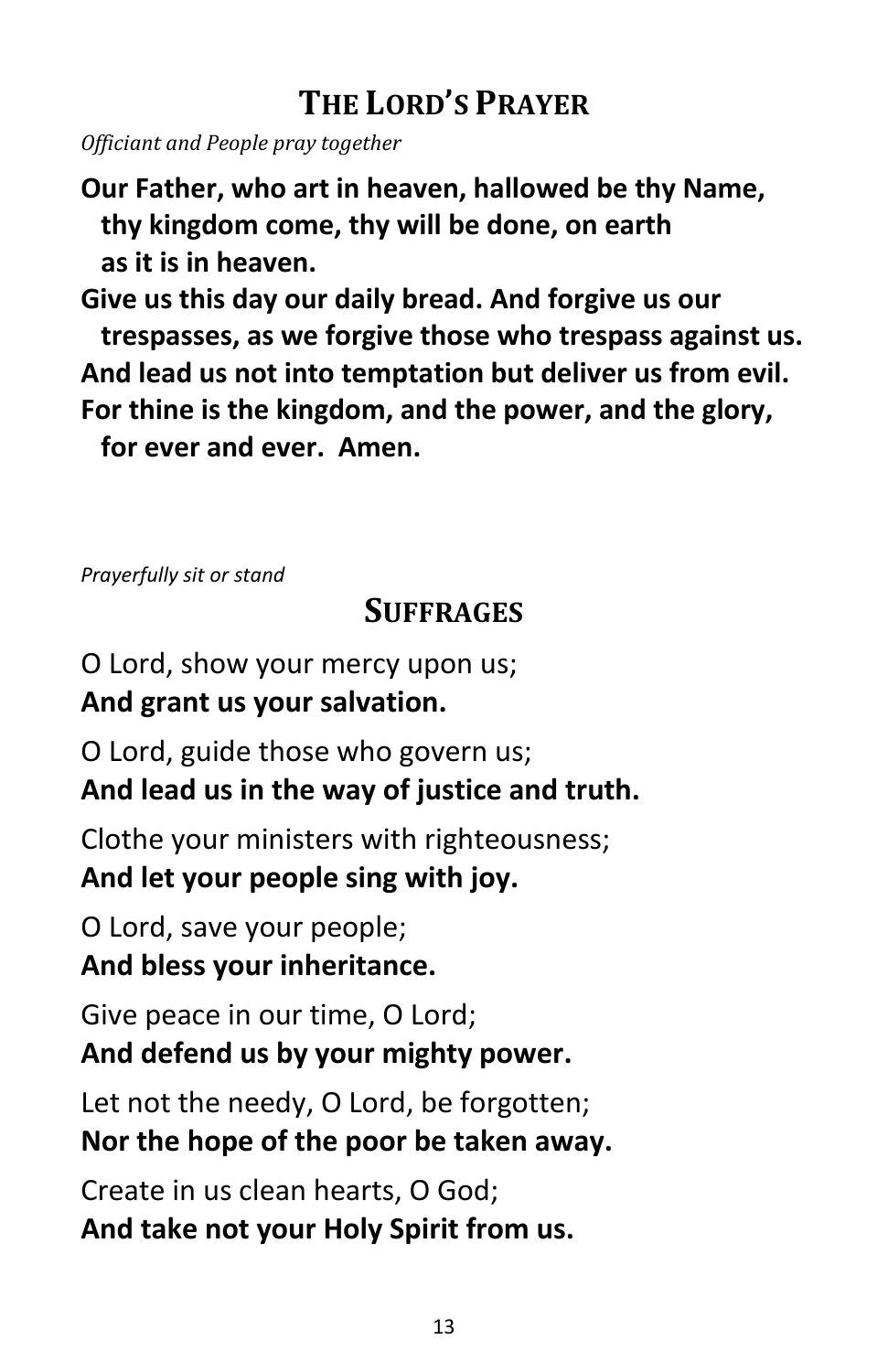*Officiant concludes with the following prayers:*

# **THE COLLECT OF THE DAY**

O God, you have prepared for those who love you such good things as surpass our understanding: Pour into our hearts such love towards you, that we, loving you in all things and above all things, may obtain your promises, which exceed all that we can desire; through Jesus Christ our Lord, who lives and reigns with you and the Holy Spirit, one God, for ever and ever. **Amen.**

# **A COLLECT FOR STRENGTH**

*TO AWAIT CHRIST'S RETURN*

O God our King, by the resurrection of your Son Jesus Christ on the first day of the week, you conquered sin, put death to flight, and gave us the hope of everlasting life: Redeem all our days by this victory; forgive our sins, banish our fears, make us bold to praise you and to do your will; and steel us to wait for the consummation of your kingdom on the last great Day; through the same Jesus Christ our Lord. **Amen.**

# **A COLLECT FOR MISSION**

Lord Jesus Christ, you stretched out your arms of love on the hard wood of the cross that everyone might come within the reach of your saving embrace: So clothe us in your Spirit that we, reaching forth our hands in love, may bring those who do not know you to the knowledge and love of you; for the honor of your Name. **Amen.**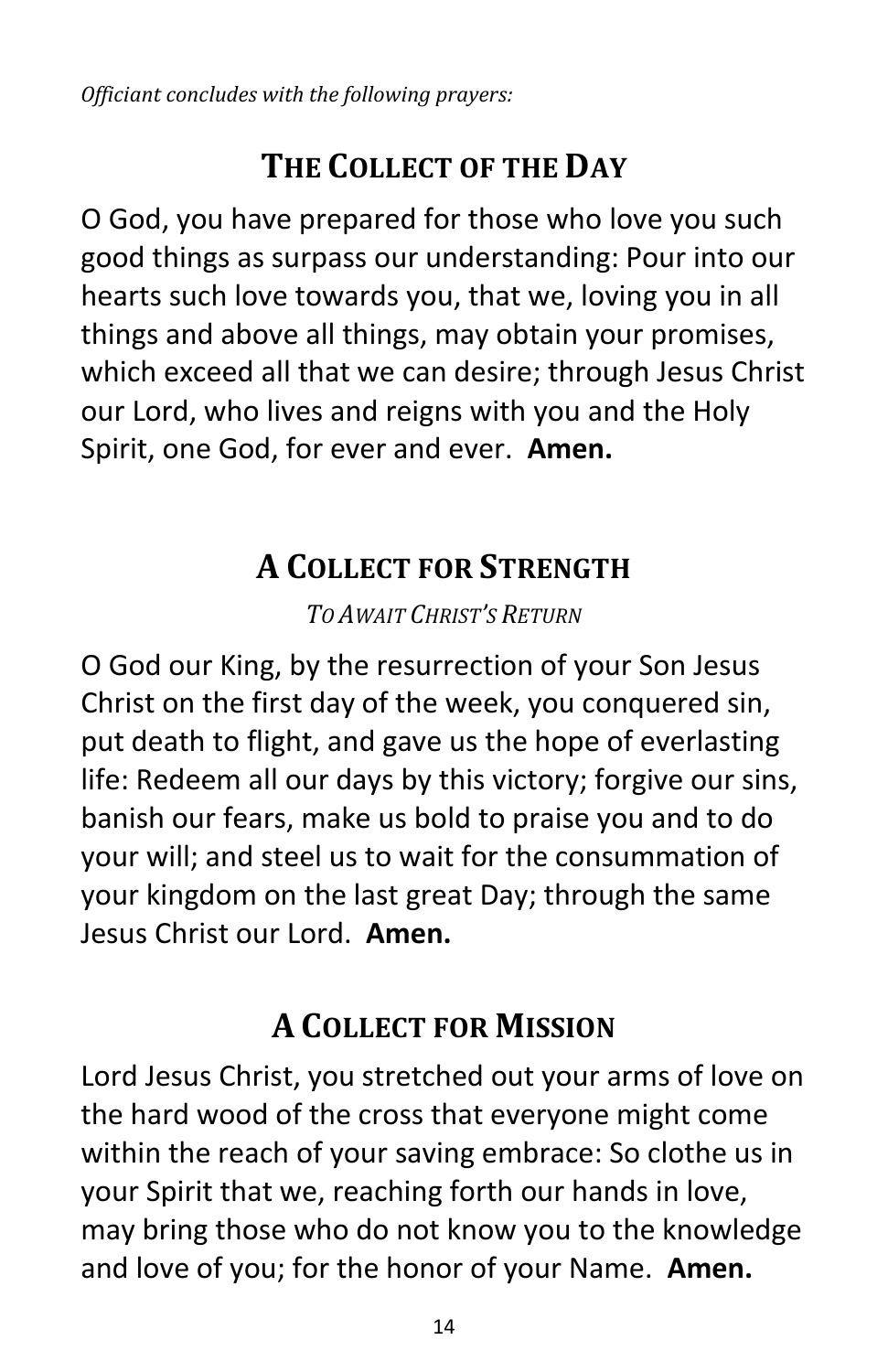*The officiant invites the people to offer intercession and thanksgiving*

# **THE GENERAL THANKSGIVING**

*Officiant and People say together*

**Almighty God, Father of all mercies, we your unworthy servants give you humble thanks for all your goodness and loving-kindness to us and to all whom you have made. We bless you for our creation, preservation, and all the blessings of this life; but above all for your immeasurable love in the redemption of the world by our Lord Jesus Christ; for the means of grace, and for the hope of glory. And, we pray, give us such an awareness of your mercies, that with truly thankful hearts we may show forth your praise, not only with our lips, but in our lives, by giving up ourselves to your service, and by walking before you in holiness and righteousness all our days; through Jesus Christ our Lord, to whom, with you and the Holy Spirit, be honor and glory throughout all ages. Amen.**

# **A PRAYER OF ST. JOHN CHRYSOSTOM**

*Officiant continues*

Almighty God, you have given us grace at this time, with one accord to make our common supplications to you; and you have promised through your well-beloved Son that when two or three are gathered together in his Name you will grant their requests: Fulfill now, O Lord, our desires and petitions as may be best for us; granting us in this world knowledge of your truth, and in the age to come life everlasting. **Amen***.*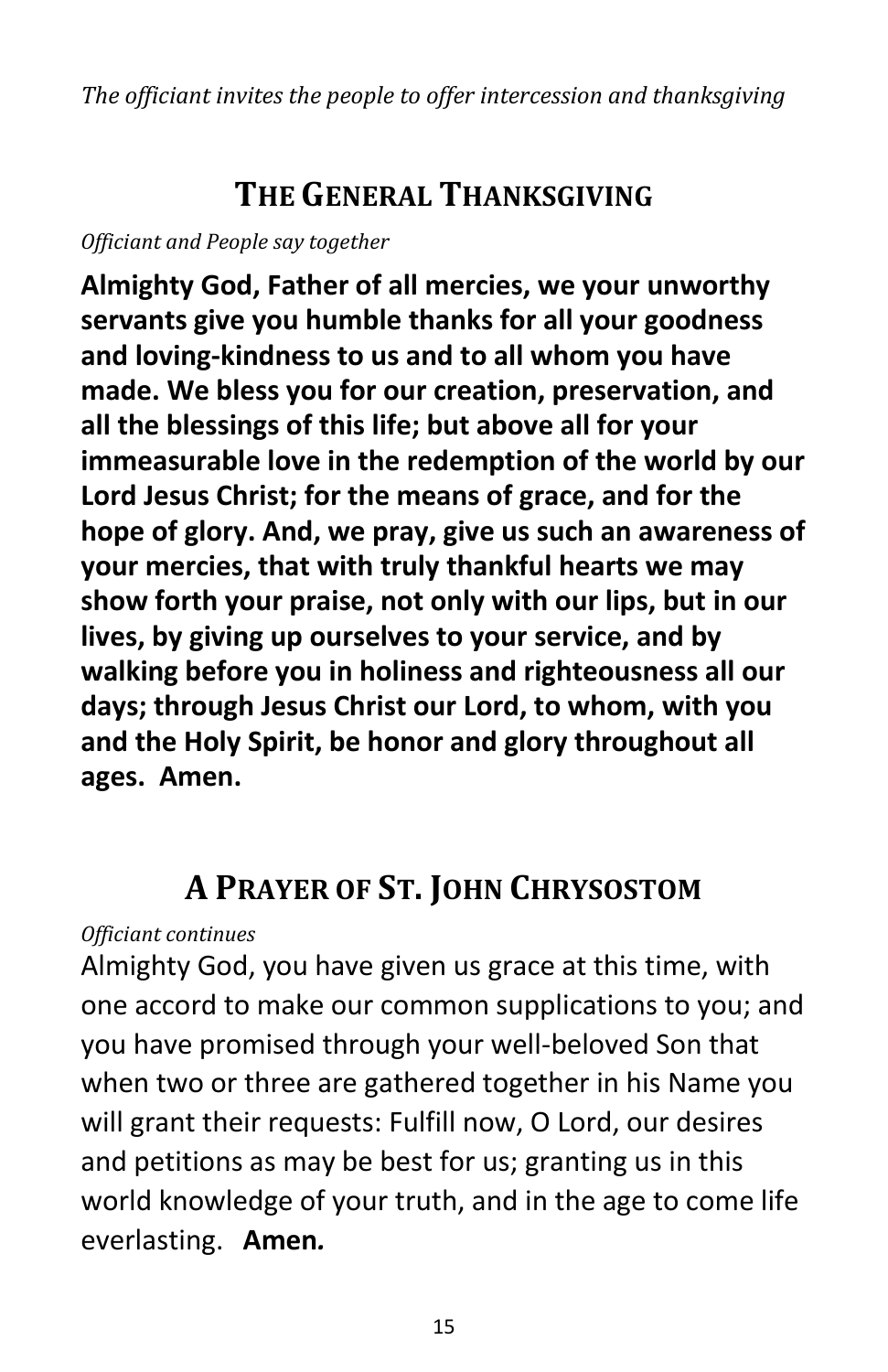### **CONCLUDING SCRIPTURE**

Glory to God whose power, working in us, can do infinitely more than we can ask or imagine: Glory to him from generation to generation in the Church, and in Christ Jesus forever and ever. **Amen.** *Ephesians 3:20-21*

*Prayer Teams will be available after the service near the altar.*

# **MILESTONES | CLERGY BLESSING ANNOUNCEMENTS | JESUS SIGHTINGS**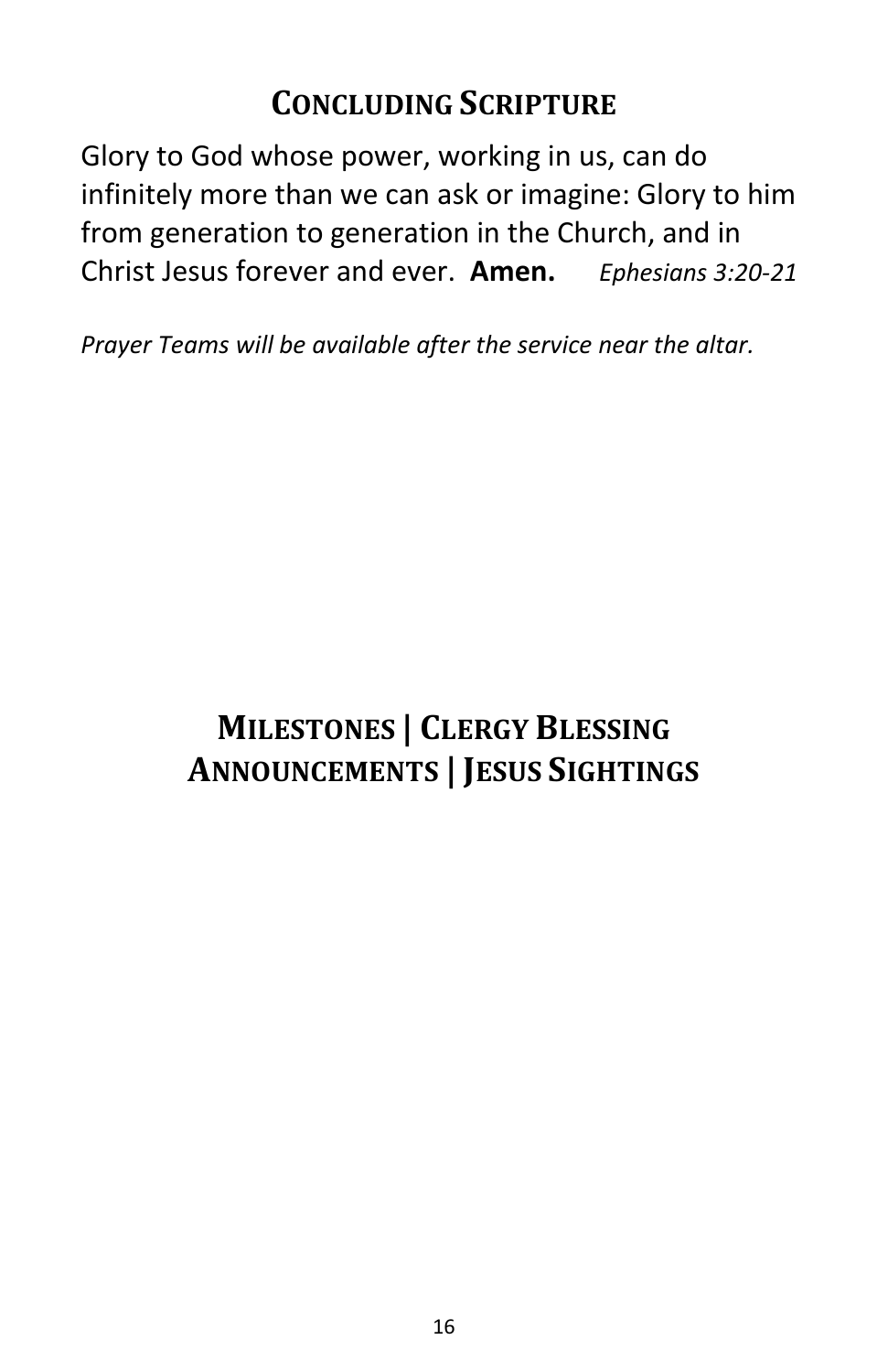# **THE CLOSING HYMN**

### *"All Creatures Of Our God And King"*

All creatures of our God and King Lift up your voice and with us sing Oh praise Him Alleluia Thou burning sun with golden beam Thou silver moon with softer gleam Oh praise Him Oh praise Him Alleluia alleluia alleluia

Let all things their Creator bless And worship Him in humbleness Oh praise Him Alleluia Praise praise the Father praise the Son And praise the Spirit Three-in-One Oh praise Him Oh praise Him Alleluia alleluia alleluia

All the redeemed washed by His blood Come and rejoice in His great love Oh praise Him Alleluia Christ has defeated every sin Cast all your burdens now on Him Oh praise Him Oh praise Him Alleluia alleluia alleluia

*(CONTINUE ON NEXT PAGE)*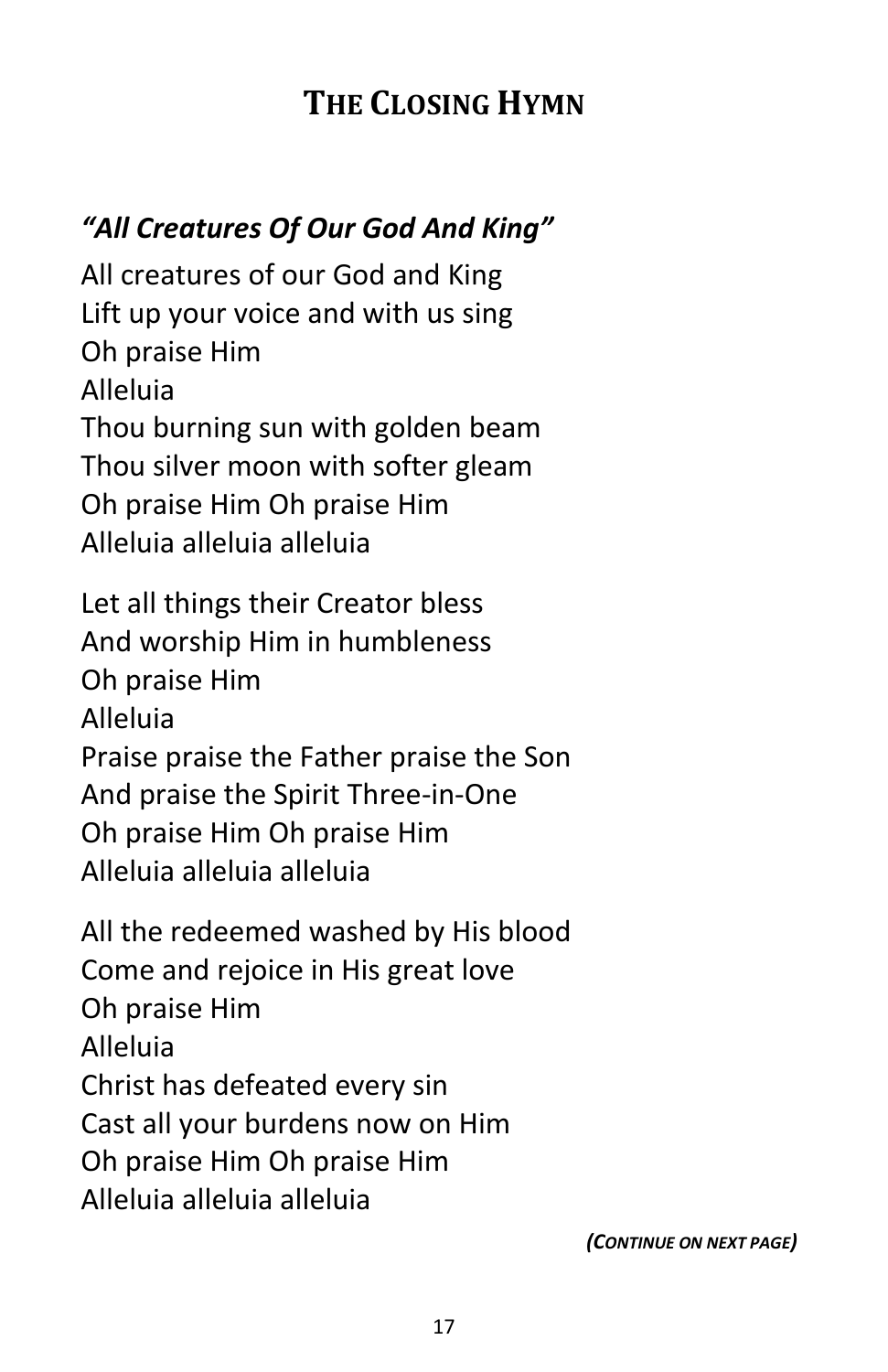He shall return in pow'r to reign Heaven and earth will join to say Oh praise Him Alleluia Then who shall fall on bended knee All creatures of our God and King Oh praise Him Oh praise Him Alleluia alleluia alleluia

*Jonathan Baird | Ryan Baird | St. Francis of Assisi | William Henry Drape r© 2013 Sovereign Grace Praise (Admin. by Integrity Music) CCLI License # 2785523*

### **DISMISSAL**

Alleluia, Alleluia! Let us bless the Lord.

**Thanks be to God. Alleluia, Alleluia!**